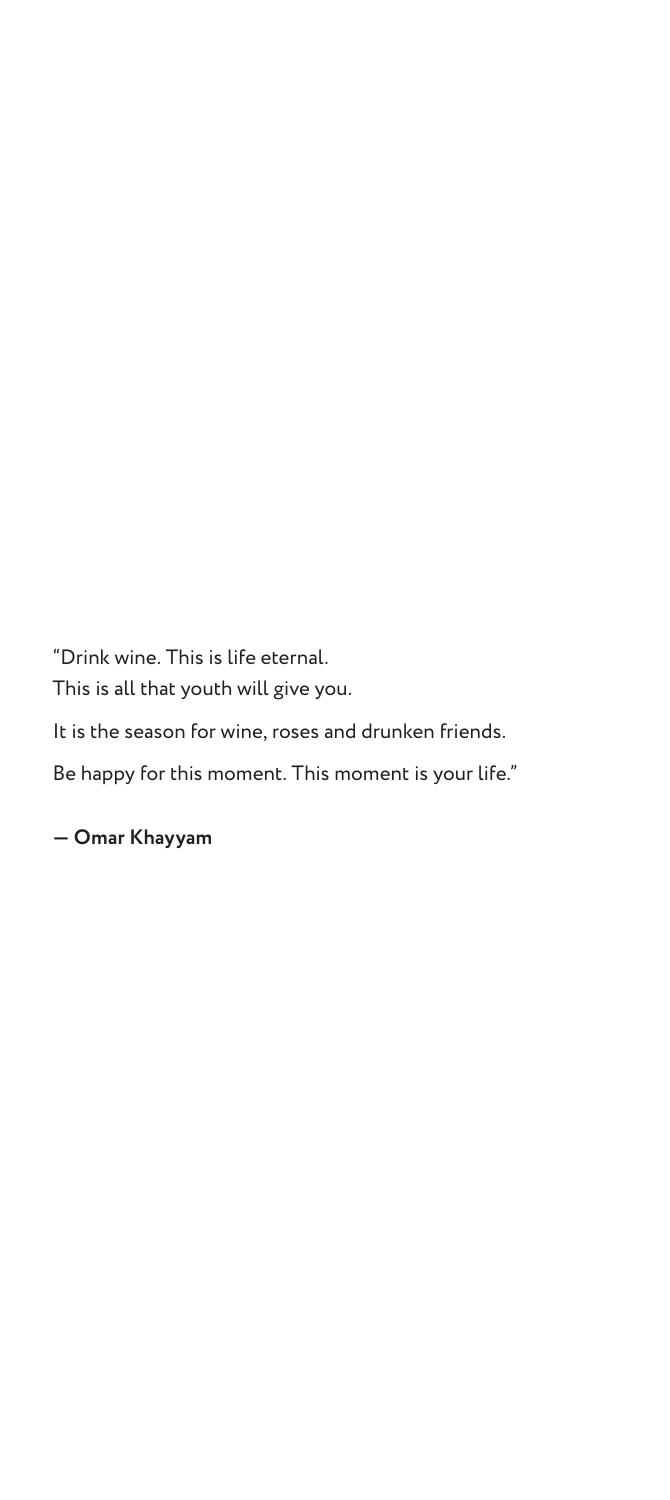## **SIGNATURE COCKTAILS**

| <b>BAKU</b><br>Hennessy VS, Pomegranate wine and Sumakh syrup,<br>Prosecco Scavi and Ray                         | 85 |
|------------------------------------------------------------------------------------------------------------------|----|
| <b>QUINCE SOUR</b><br>Quince infused Gin, Vanilla, Lemon, Sugar                                                  | 70 |
| <b>CHAMPAGNE 95</b><br>Peach Brandy, Orange Brandy, Fresh Pineapple puree<br>& Splashing Champagne on Top        | 70 |
| <b>KEY LIME MARTINI</b><br>Vodka, Freshly squeezed Lime Juice                                                    | 60 |
| <b>GREEN APPLE MARTINI</b><br>Vodka, Green Apple Liquor, Fresh Green Apple puree,<br>Freshly squeezed Lime juice | 60 |
| <b>PASSION FRUIT MARGARITA</b><br>Tequila, Blanco, Fresh Passionfruit puree,<br>Freshly squeezed Lime Juice      | 65 |
| <b>PISCO SOUR</b><br>Peruvian Pisco, Freshlee squeezed Lime juice                                                | 65 |
| <b>MANGO CAIPERINHA</b><br>Brazilian Cachaca, Lime, Freshlee squizeed Lime                                       | 70 |
| <b>WATERMELON MARTINI</b><br>Vodka, Fresh Watermelon Juice, Freshlee squeezed Lime juice                         | 60 |

# **WINE BY THE GLASS**

# Sparkling Wine by the glass

| Da Luca Sparkling Rosé (Italy)         | 65 |
|----------------------------------------|----|
| Prossecco DOC, Amore di Amanti (Italy) | 65 |

# Rose Wine by the glass

| Emotivo Pinot Grigio (Italy)                                | 55 |
|-------------------------------------------------------------|----|
| Rosé d'Anjou, Domaine Des Nouelles, Cabernet Franc (France) | 60 |

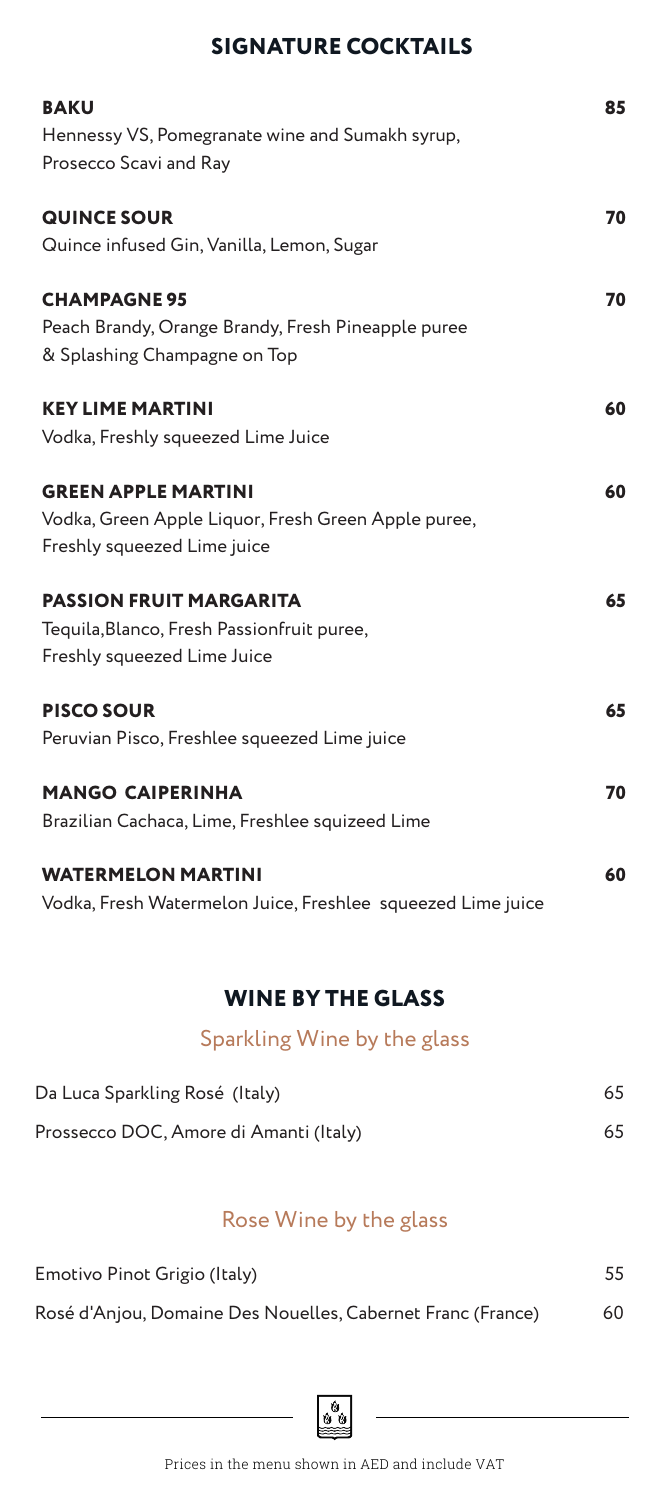### White Wine by the glass

| Simonsig, Chenin Blanc (South Africa)           | 55 |
|-------------------------------------------------|----|
| Promessa, Cavaliere d'Oro, Pinot Grigio (Italy) | 60 |
| Montes Chardonnay (Chile)                       | 65 |
| Dr. Loosen, Riesling (Germany)                  | 70 |
| Babydoll Sauvignon Blanc (New Zealand)          | 75 |

## Red Wine by the glass

| Alamos Catena, Malbec (Argentina)                         | 65 |
|-----------------------------------------------------------|----|
| Cheval Noir Rouge, Mähler-Besse, Merlot (France)          | 65 |
| Chianti DOCG, Cavaliere d'Oro (Italy)                     | 75 |
| Woodbridge Robert Mondavi, Cabernet Sauvignon (USA)       | 80 |
| Bodega Viña Pomal Rioja Crianza DOCa, Tempranillo (Spain) | 85 |

## **CHAMPAGNE AND SPARKLING WINE**

| 020 | Da Luca Sparkling Rosé (Italy)         | 325  |
|-----|----------------------------------------|------|
| 021 | Prossecco DOC, Amore di Amanti (Italy) | 325  |
| 022 | Moet Chandon, Imperial Brut (France)   | 1050 |
| 023 | Moet Chandon, Rose Imperial (France)   | 1250 |
| 024 | Bollinger Special Cuvée NV (France)    | 1250 |

## **WHITE WINE**

# Light, Crisp & Refreshing

| 030 | Simonsig, Chenin Blanc (South Africa)           | 275 |
|-----|-------------------------------------------------|-----|
| 031 | Promessa, Cavaliere d'Oro, Pinot Grigio (Italy) | 285 |
| 032 | Babydoll Sauvignon Blanc (New Zealand)          | 340 |
| 033 | Dr. Loosen, Riesling (Germany)                  | 350 |
| 034 | 2019 Poully Fume Chateau De Tracy (France)      | 550 |

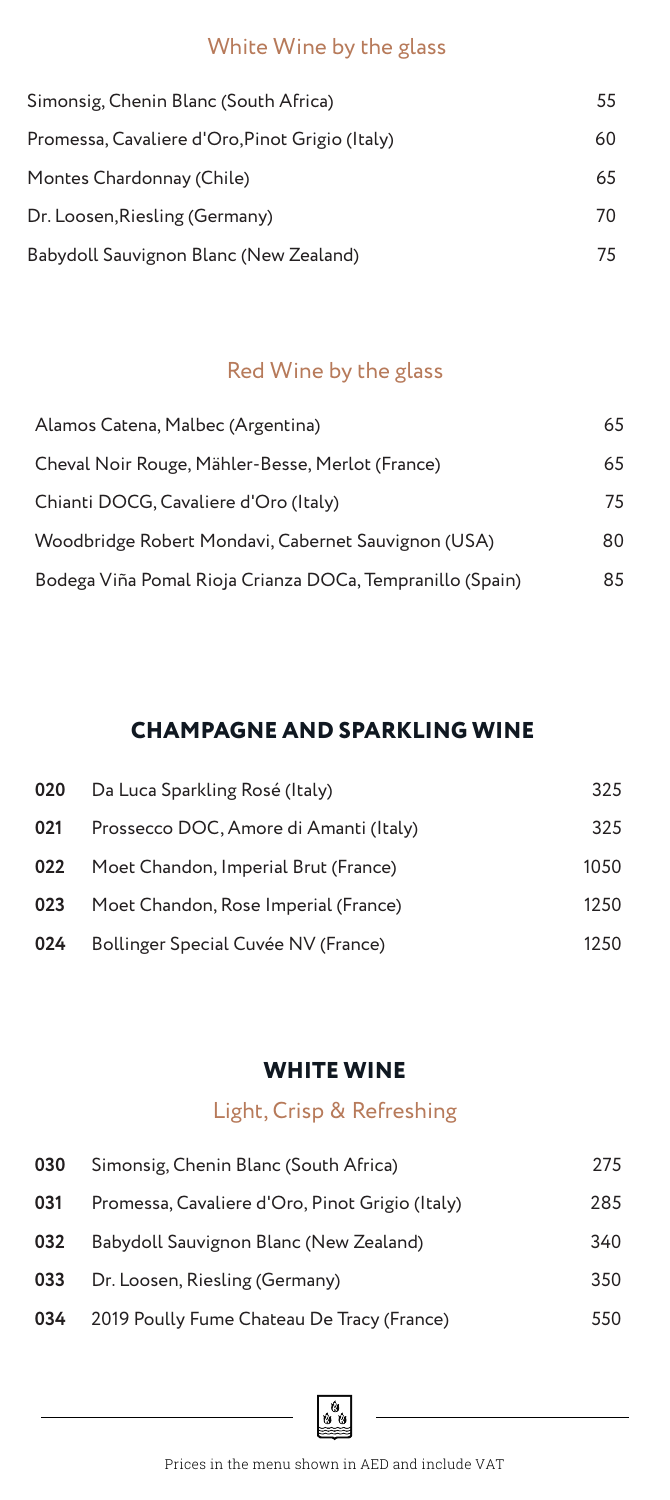## Rich & Full Bodied

| 035 | Montes Chardonnay (Chile)                                        | 310  |
|-----|------------------------------------------------------------------|------|
| 036 | Gavi del Comune di Gavi DOCG, Villa Sparina, Cortese (Italy) 475 |      |
| 037 | Chablis Moreau ET Fils, Chardonnay (France)                      | 390  |
| 038 | 2018 Chablis Premier Cru Vailons, Chardonnay (France)            | 1100 |
| 039 | 2016 Chablis Grand Cru Blanchot, Chardonnay (France)             | 1870 |

#### **ROSE WINE**

| 040 | Pinot Grigio Emotivo (Italy)                            | 275 |
|-----|---------------------------------------------------------|-----|
| 041 | Rosé d'Anjou, Domaine Des Nouelles (France)             | 300 |
| 042 | 2018 Craggy Range Rosé, Merlot-Syrah, (New Zealand)     | 550 |
| 043 | 2017 Sancerre, Pascal Jolivet, Sauvignon Blanc (France) | 820 |

#### **RED WINE**

# Light & Medium Bodied

| 050 | Alamos Catena, Malbec (Argentina)                         | 300 |
|-----|-----------------------------------------------------------|-----|
| 051 | Cheval Noir Rouge, Mähler-Besse, Merlot (France)          | 325 |
| 052 | Chianti DOCG, Cavaliere d'Oro (Italy)                     | 365 |
| 053 | Woodbridge Robert Mondavi, Cabernet Sauvignon (USA)       | 375 |
| 054 | Bodega Viña Pomal Rioja Crianza DOCa, Tempranillo (Spain) | 400 |
| 055 | 2018 Marlborough, Kim Crawford, Pinot Noir (New Zealand)  | 650 |
| 056 | Amarone della Valpolicella Classico DOC (Italy)           | 700 |
| 057 | 2013 Chateauneuf Du Pape, 'La Nerthe', Blend (France)     | 950 |

#### **RED WINE**

### Rich & Full Bodied

| 060 | 2015 Terlato and Chapotier, Shiraz (Australia)           | 750  |
|-----|----------------------------------------------------------|------|
| 061 | 2016 Rioja Reserva, Imperial (Spain)                     | 850  |
| 062 | 2017 Goulee By Cos Déstournel, Saint Estephe (France)    | 900  |
| 063 | 2014 Barolo Dezzani San Carlo, Nebbiolo (Italy)          | 950  |
| 064 | 2016 Gaja Dagromis Barolo, Nebbiolo (Italy)              | 1800 |
| 065 | 2010 Château Smith Haut Lafitte, Pessac-Léognan (France) | 4000 |
| 066 | 2015 Sassicaia, Cabernet Sauvignon (Italy)               | 4400 |

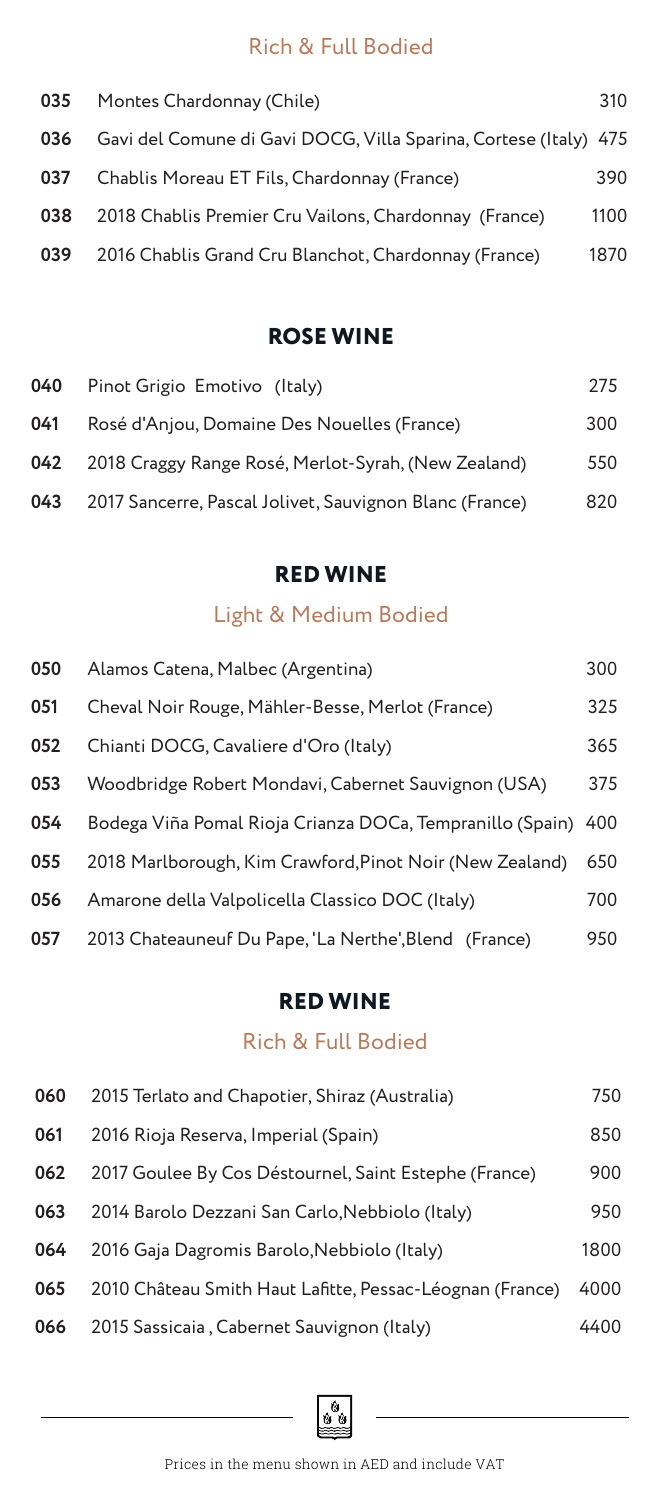# **APERITIFS** (4 cl)

| Aperol         | 40 | Martini Bianco    | 40 |
|----------------|----|-------------------|----|
| Campari        | 45 | Martini Extra Dry | 40 |
| Martini Rosato | 40 |                   |    |

## **DIGESTIVES** (4 cl)

| Galliano L'Autentico                            | 50 |
|-------------------------------------------------|----|
| Limoncello Del Sole                             | 50 |
| Molinari Sambuca                                | 50 |
| Fernet Branca                                   | 50 |
| Cointreau                                       | 50 |
| Pernod                                          | 45 |
| <b>Baileys</b>                                  | 50 |
| Benedictine                                     | 50 |
| Cassis De Dijon                                 | 50 |
| Jagermeister                                    | 55 |
| Chambord                                        | 75 |
| Chardonnay Barrique, Grappa Monovitigno, Nonino | 85 |
|                                                 |    |

### **VODKA** (4 cl / bottle)

| Absolute blue                      | 45/800   | <b>Belvedere</b> | 75/1330    |
|------------------------------------|----------|------------------|------------|
| Stolichnaya Gold                   | 55 / 850 | Beluga Noble     | 85/1400    |
| Russian Standard Platinum 55 / 850 |          | Beluga Gold      | 190 / 3200 |
| Grey Goose                         | 70/1200  |                  |            |

## **GIN** (4 cl / bottle)

| Beefeater              | 45/760     |
|------------------------|------------|
| <b>Tanqueray</b>       | 45/760     |
| <b>Bombay Sapphire</b> | 50/850     |
| Plymouth Gin           | 60/1000    |
| Hendricks Gin          | 75/1010    |
| Monkey 47              | 110 / 1265 |

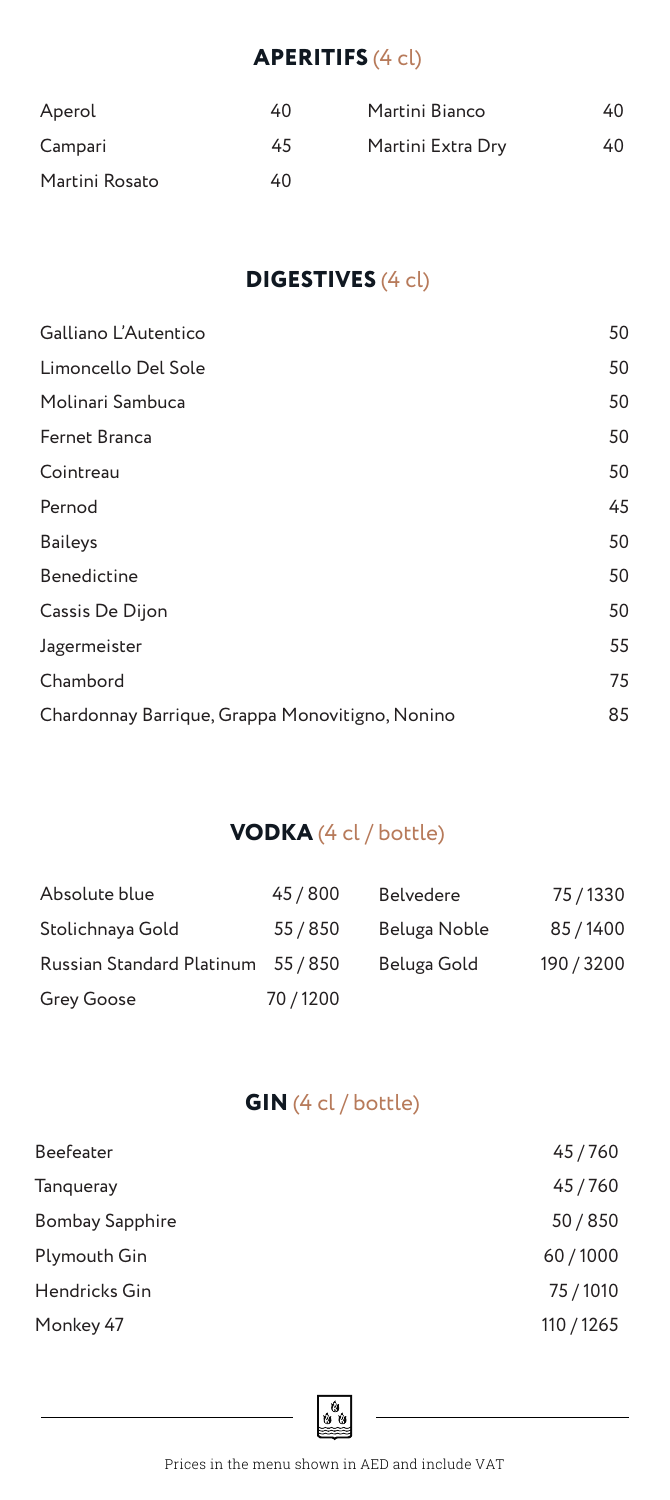# **RUM & CACHAÇA** (4 cl / bottle)

| Bacardi Carta Blanca (Superior) | 45/700   |
|---------------------------------|----------|
| Bacardi 8 Años                  | 60/900   |
| Captain Morgan Spiced           | 50/750   |
| Captain Morgan Black            | 50/750   |
| Havana Club Añejo 3 Años        | 55 / 850 |
| Banks 5 Island Rum              | 85/1375  |
| Cachaca Germana Traditional     | 55/800   |

## **TEQUILA** (4 cl / bottle)

| Jose Cuervo Silver   | 50/600     |
|----------------------|------------|
| Olmeca Reposado      | 60/970     |
| Patrón Silver        | 70/1100    |
| Patrón Reposado      | 80/1320    |
| Patrón Añejo         | 90/1485    |
| Patrón XO Café       | 55/880     |
| Gran Patrón Platinum | 255 / 4400 |

## **WHISKY** (4 cl / bottle)

# Single malt scotch whisky Highland single malts

| Glenmorangie Original    | 70 / 1150  |
|--------------------------|------------|
| Glenmorangie Nectar D'Or | 95/1650    |
| Glenmorangie 18 Year Old | 160 / 2640 |

## Speyside single malts

| Glenlivet 12 Year Old            | 80/1400    |
|----------------------------------|------------|
| Macallan 12 Year Old Triple Cask | 90/1600    |
| Macallan 15 Year Old Triple Cask | 200/3080   |
| Macallan 18 Year Old Triple Cask | 265 / 4400 |
| Glenfiddich 12 Year Old          | 85/1500    |
| Glenfiddich 18 Year Old          | 135 / 2250 |

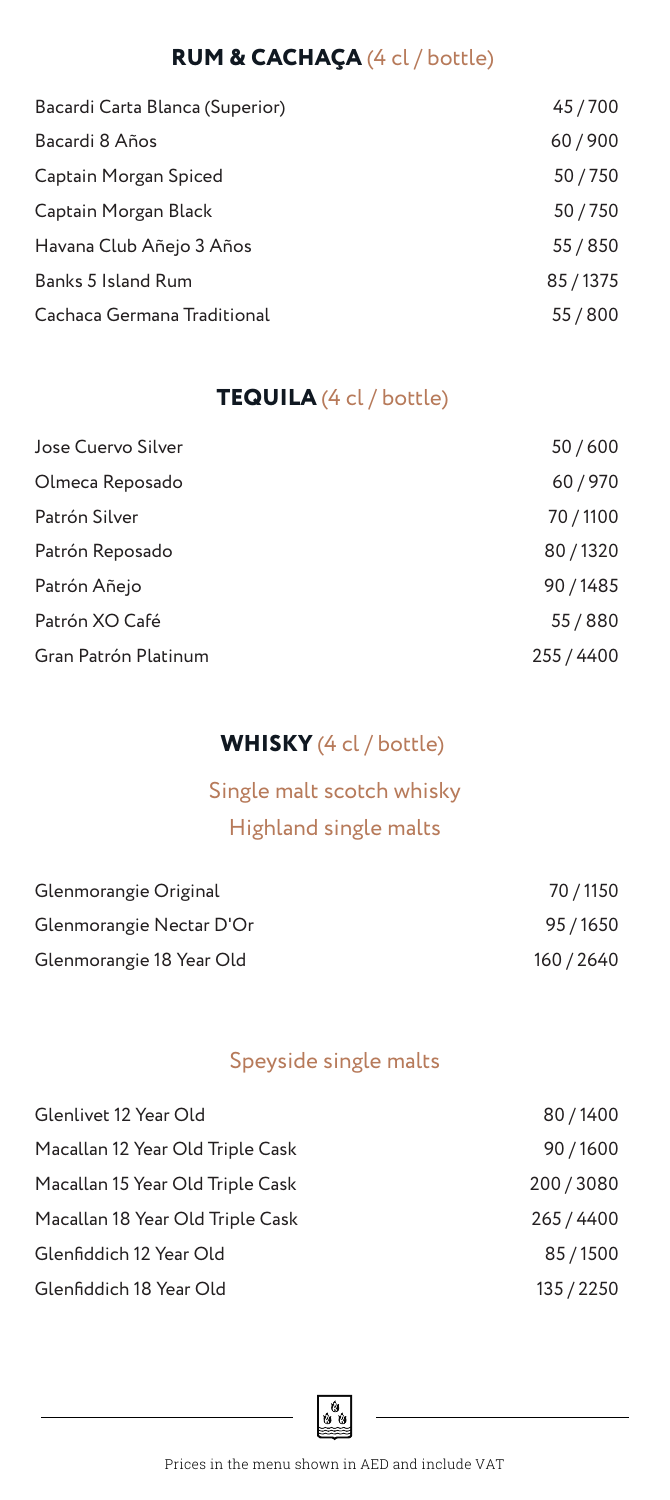### Island single malt

| Highland Park 12 Year Old | 65 / 1155  |
|---------------------------|------------|
| Highland Park 18 Year Old | 170 / 2860 |

# Blended Scotch Whisky

| Johny Walker Black Label | 70/1200    |
|--------------------------|------------|
| Chivas Regal 12 Year Old | 65/1100    |
| Chivas Regal 18 Year Old | 135 / 2310 |
| Chivas Regal 25 Year Old | 7550       |
| Royal Salute             | 250/3960   |

#### Irish Whiskey

| Jameson Irish Whiskey               | 65/1100    |
|-------------------------------------|------------|
| Jameson Black Barrel Select Reserve | 120 / 1870 |

#### American Whiskey & Bourbon

| Jim Beam                           | 50/850  |
|------------------------------------|---------|
| Wild Turkey 101 Bourbon            | 60/925  |
| Jack Daniel's Old No.7             | 65/1100 |
| Jack Daniel's Tennessee Honey      | 65/1100 |
| Jack Daniel's Single Barrel Select | 75/1210 |
| <b>Woodford Reserve</b>            | 70/1265 |

#### Japanese Whisky

| Hibiki | 125 / 2000 |
|--------|------------|
|        |            |

#### **COGNAC & BRANDY** (4 cl / bottle)

| Hennessy VS      | 65/1020  |
|------------------|----------|
| Hennessy VSOP    | 90/1540  |
| Hennessy XO      | 230/3850 |
| Torres 20 Brandy | 60/970   |

#### **BEER** (bottle)

| Corona        | 45 |
|---------------|----|
| Stella Artois | 45 |
| Asahi         | 50 |